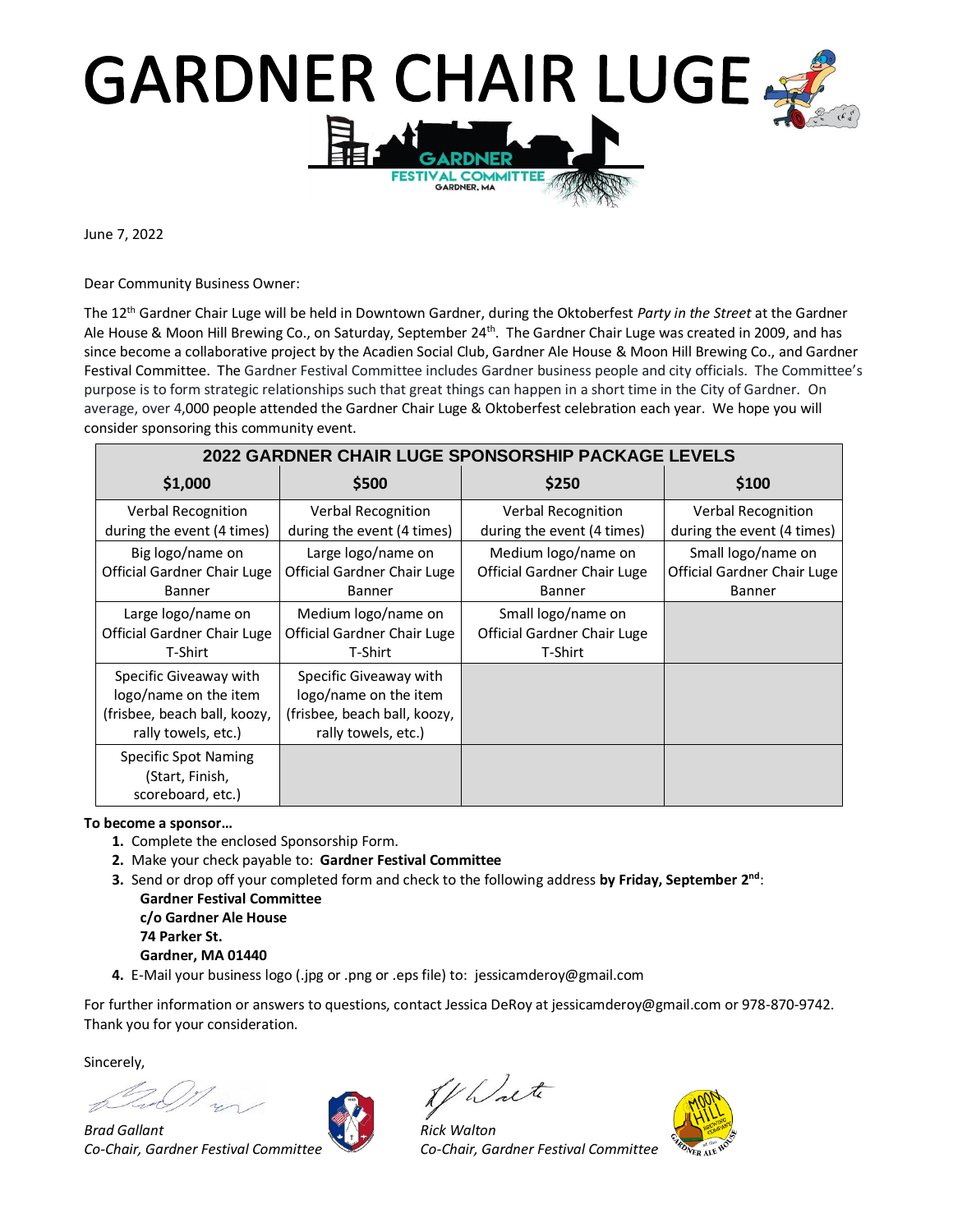**Past Gardner Chair Luge Sponsors include…**



City of Gardner Boucher Funeral Home Moon Hill Brewing Co. Gardner Ale House Acadien Social Club GFA Federal Credit Union John Shaw Concrete Foundations Advanced Glass & Mirror Mark Hawke Jon Zlotnik Elizabeth Kazinskas Mack Prototype, Inc. Gardner Outlet Furniture Kampos Solutions West Street Servicenter Double D's Performance Concrete Solutions M. Leger Renovation, Inc. Red Apple Farm Wheelen Supply Lyman Signs and Truck Lettering Sharp Image Screenprinting & Embroidery JBC DJ Services Greater Gardner Chamber of Commerce